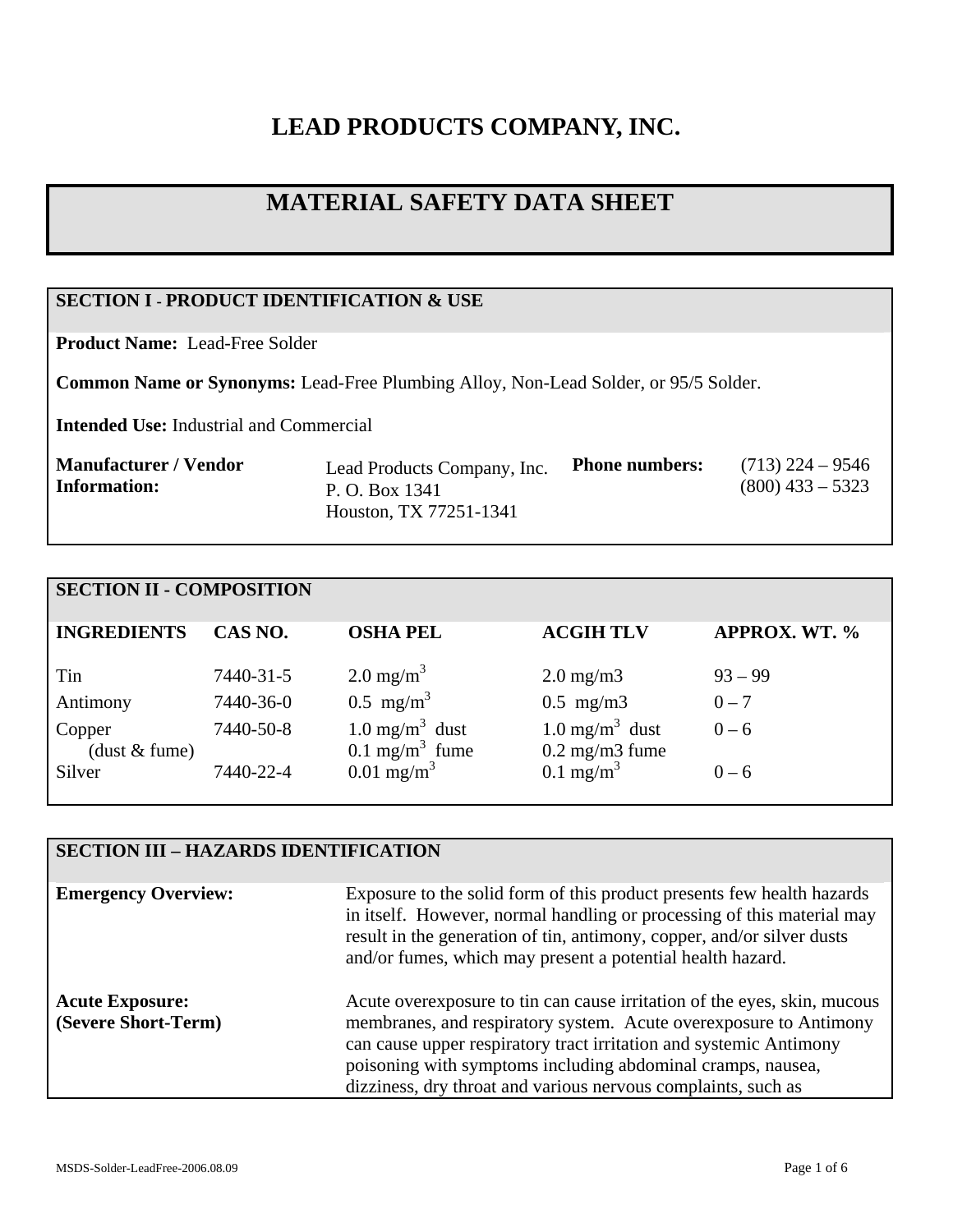# **SECTION III – HAZARDS IDENTIFICATION (continued)**

| <b>Acute Exposure:</b>                  | sleeplessness, irritability and muscular pains. Repeated skin contact                                                                                                                                                                                                                                                                                                                                                                                                             |  |  |
|-----------------------------------------|-----------------------------------------------------------------------------------------------------------------------------------------------------------------------------------------------------------------------------------------------------------------------------------------------------------------------------------------------------------------------------------------------------------------------------------------------------------------------------------|--|--|
| (Severe Short-Term)                     | with Antimony may result in dermatitis, and eye contact may cause<br>severe eye irritation. Copper may cause skin and hair discoloration.<br>Inhalation of Copper dust may cause changes in gums and mucous<br>lining of the mouth which is generally attributable to localized tissue<br>effect rather than general toxicity.                                                                                                                                                    |  |  |
| <b>Chronic Exposure:</b><br>(Prolonged) | Chronic overexposure to tin can result in benign pneumoconiosis<br>(stannois). This form of pneumoconiosis produces progressive x-ray<br>changes of the lungs as long as exposure exists, but there is no<br>distinctive fibrosis, no evidence of disability and co special<br>complicating factors. Chronic overexposure to antimony can lead to<br>liver and kidney damage and central nervous system disorders.<br>Antimony can cause eye and skin irritation, and dermatitis. |  |  |
| <b>Carcinogenicity:</b>                 | <b>IARC:</b> No<br>NTP: No<br><b>OSHA:</b> No                                                                                                                                                                                                                                                                                                                                                                                                                                     |  |  |
| Eye:                                    | Dust, vapor and/or fume may cause irritation.                                                                                                                                                                                                                                                                                                                                                                                                                                     |  |  |
| <b>Skin Contact:</b>                    | Dust, vapor and/or fume may cause irritation.                                                                                                                                                                                                                                                                                                                                                                                                                                     |  |  |
| <b>Skin Absorption:</b>                 | No known adverse effects.                                                                                                                                                                                                                                                                                                                                                                                                                                                         |  |  |
| <b>Inhalation:</b>                      | Dust, vapor and/or fume may be irritating to the respiratory system.                                                                                                                                                                                                                                                                                                                                                                                                              |  |  |
| <b>Ingestion:</b>                       | No known adverse effects.                                                                                                                                                                                                                                                                                                                                                                                                                                                         |  |  |

| <b>SECTION IV- EMERGENCY AND FIRST AID PROCEDURES</b> |                                                                        |  |
|-------------------------------------------------------|------------------------------------------------------------------------|--|
|                                                       |                                                                        |  |
| Eye:                                                  | Flush well with running water to remove particulate (s). If irritation |  |
|                                                       | persists, get medical attention.                                       |  |
| <b>Skin Contact:</b>                                  | Follow normal hygiene $\&$ first aid procedures - wash with soap and   |  |
|                                                       | water.                                                                 |  |
| <b>Inhalation:</b>                                    | Remove from exposure. Get medical attention if experiencing effects of |  |
|                                                       | overexposure. See Section III.                                         |  |
| <b>Ingestion:</b>                                     | Give water; induce vomiting only in a conscious non-convulsing         |  |
|                                                       | individual; obtain immediate medical attention.                        |  |

### **SECTION V- FIRE AND EXPLOSION HAZARD INFORMATION**

| <b>Flash point:</b>                      | Non-flammable                         |
|------------------------------------------|---------------------------------------|
| <b>Flammable limits:</b>                 | Not applicable                        |
| <b>Extinguishing media:</b>              | Use standard firefighting procedures. |
| <b>Special fire fighting procedures:</b> | Not applicable.                       |
| Unusual fire & explosion                 | Not applicable                        |
| hazards:                                 |                                       |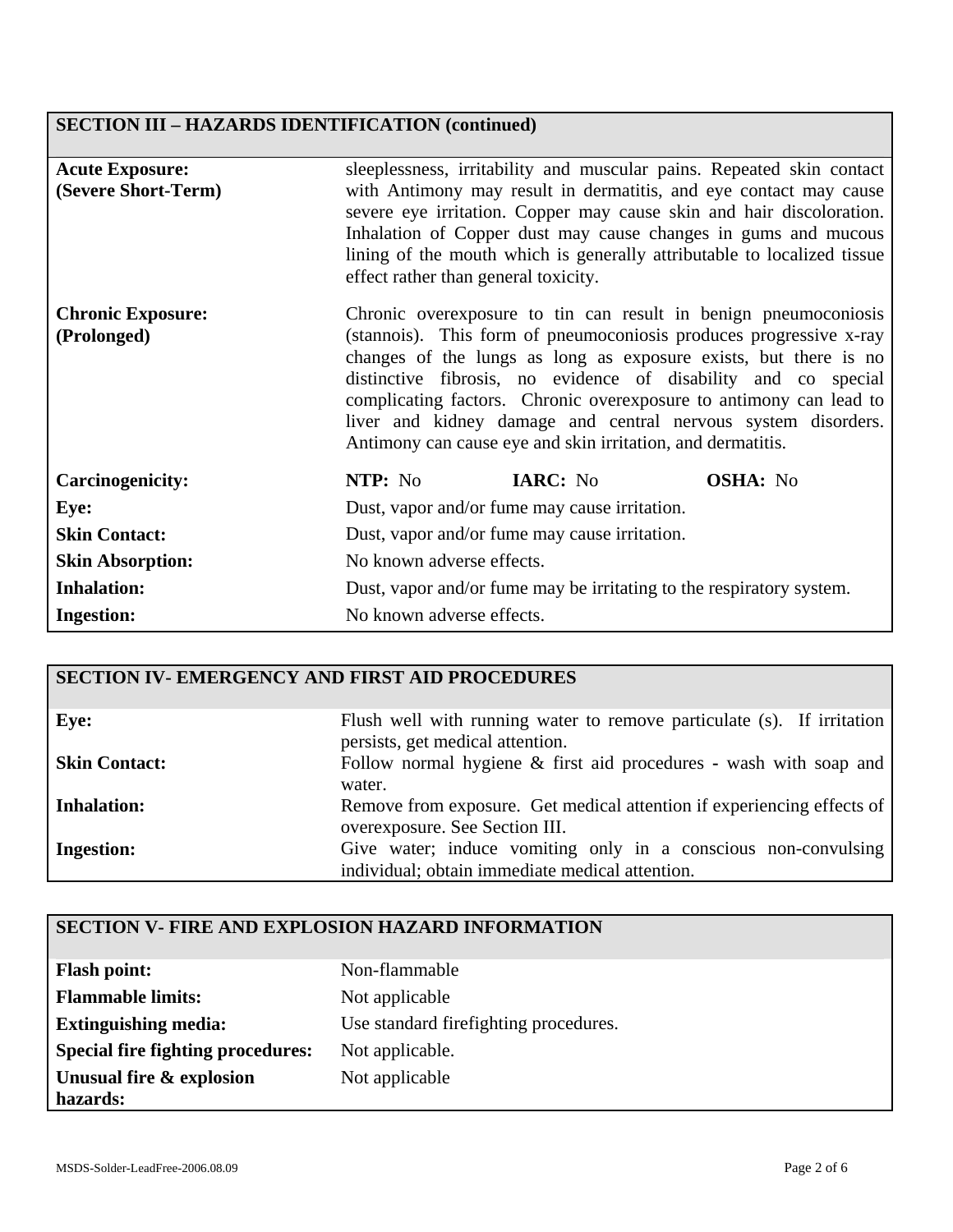#### **SECTION VI – ACCIDENTAL RELEASE MEASURES**

**Spill or Leak Procedures:**

- 1) Material in dust form minimize exposure. Clean-up using dustless methods (e.g., HEPA vacuum). Do not use compressed air.
- 2) Place in closed labeled containers for recycling or disposal.
- 3) Keep out of waterways.

Note: Response personnel should wear protective clothing & respiratory protection where dust/fume exposure exists.

**Other Procedures:** For large product users or operations involving large product quantities, we recommend that the purchaser establish a Spill Prevention, Control and Countermeasures (SPCC) Plan. The SPCC Plan should include procedures for proper storage as well as clean-up of spills or leaks. The procedures should conform to safe practices and provide for proper recovery and/or disposal. Depending on the quantity spilled, notification to the National Response Center (800-424-8802) may be required in case of hazardous substances. (See U.S. EPA and U.S. DOT regulations; also various state and local regulations.)

#### **SECTION VII – HANDLING & STORAGE**

**Handling Information:** Practice good housekeeping procedures to prevent dust accumulations. Keep material dry. Avoid storage near incompatible materials (see Section X). Keep product away from children & their environment, feed products, food products and domestic animals.

**Other Precautions**: Special attention is drawn to the U.S. OSHA Respirator Standard (29 CFR 1910.134) should airborne exposures exceed the U.S. OSHA Action Level (AL) or PEL.

#### **SECTION VIII – EXPOSURE CONTROLS / PERSONAL PROTECTION**

**Respiratory Protection**: Respiratory protection is required where airborne exposures exceed U.S. OSHA /ACGIH permissible air concentrations. Respirator selection shall be made in accordance with the U.S. OSHA Respiratory Protection Standard at 29 CFR 1910.134.

**Ventilation**: Good general dilution ventilation or ventilation, as described in "industrial ventilation, a manual of recommended practice", by the American Conference of Governmental Industrial Hygienists (ACGIH), is recommended in order to maintain exposure levels below the Threshold Limit Values (TLV's) specified by U.S. OSHA or other local or state regulations.

**Protective Gloves:** Recommended for prolonged contact/heat.

**Eye Protection:** Safety glasses or goggles are recommended where the possibility of getting dust particles in the eyes exists. A face shield is recommended in areas around molten metal.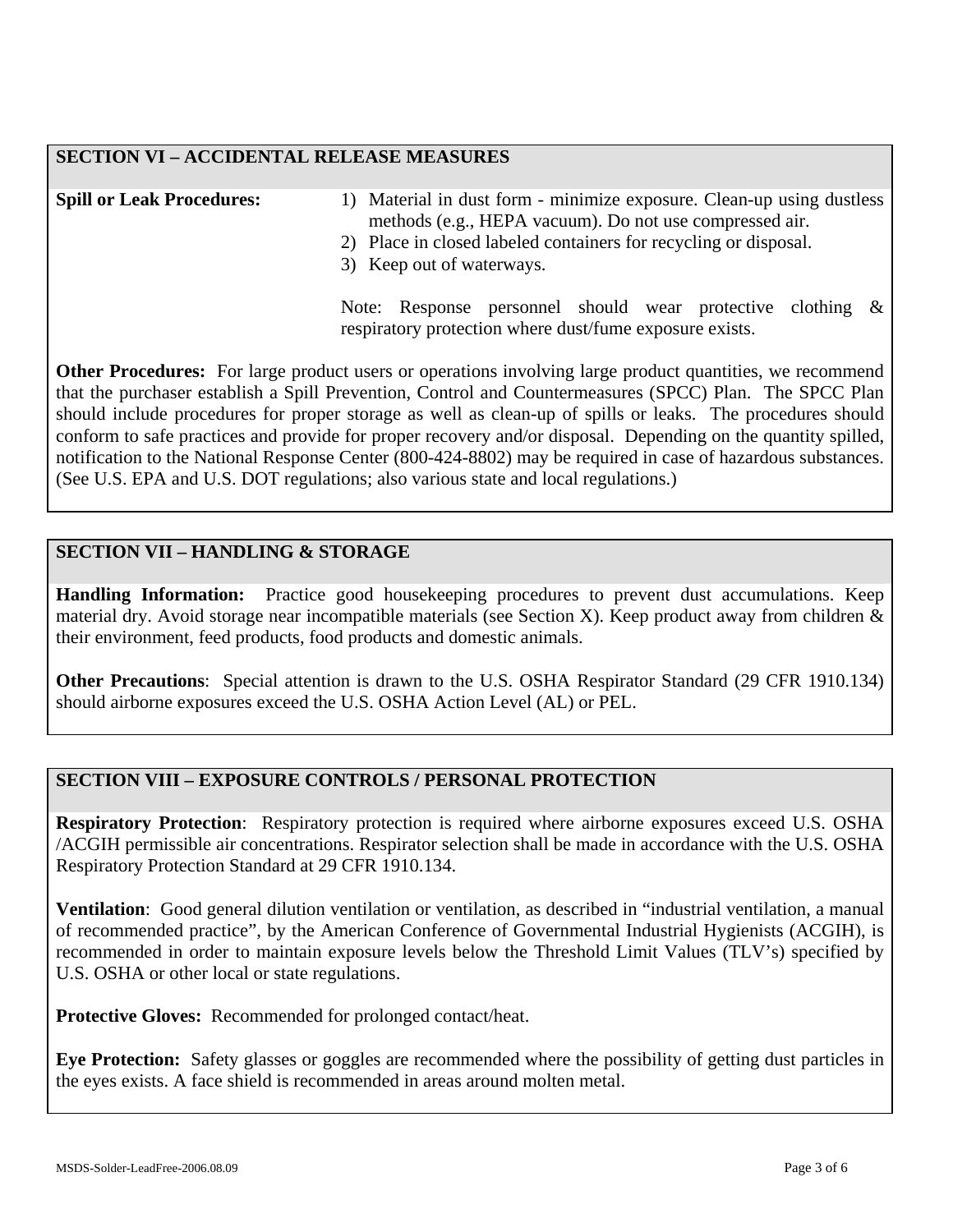#### **SECTION VIII – EXPOSURE CONTROLS / PERSONAL PROTECTION (continued)**

**Other Protective Equipment:** Safety equipment should be worn as appropriate for the work environment. Keep work clothing separate from street clothes.

**Work/Hygienic Practices**: Do not permit eating, drinking, or the use of cosmetics or tobacco products while handling or processing material or while in work areas. Practice good personal hygiene procedures. Wash hands and face thoroughly before eating, drinking, applying cosmetics, or using tobacco products. Full protective clothing is to be worn by workers and showering is required before changing into street clothes. Keep work clothing separate from street clothes. Work clothes and equipment should remain in designated areas and never taken home or laundered with personal clothing. Avoid inhalation and ingestion of product, and activities which generate dust or fume. Keep melting temperatures as low as possible to minimize the generation of fumes.

#### **SECTION IX – PHYSICAL/ CHEMICAL CHARACTERISTICS**

| <b>Appearance At Normal Conditions:</b> | <b>Silver Gray Metal Wire</b>  |
|-----------------------------------------|--------------------------------|
| <b>Odor At Normal Conditions:</b>       | No Detectable Odor             |
| Specific Gravity $(H20 = 1)$ :          | Dependant on alloy composition |
| <b>Melting Point (Degrees F):</b>       | Dependant on alloy composition |
| <b>Boiling Point (Degrees F):</b>       | Dependant on alloy composition |
| <b>Solubility In Water:</b>             | Insoluble                      |
| <b>Evaporation Rate</b>                 | Not Applicable                 |
| <b>Vapor Density:</b>                   | Not Applicable                 |
| <b>Vapor Pressure:</b>                  | Not Applicable                 |
| pH:                                     | Not Applicable                 |

| No Detectable Odor             |
|--------------------------------|
| Dependant on alloy composition |
| Dependant on alloy composition |
| Dependant on alloy composition |
| Insoluble                      |
| Not Applicable                 |
| Not Applicable                 |
| Not Applicable                 |
| Not Applicable                 |

| <b>SECTION X - STABILITY &amp; REACTIVITY</b>         |                                                                                                                 |  |  |
|-------------------------------------------------------|-----------------------------------------------------------------------------------------------------------------|--|--|
| <b>Stability:</b>                                     | Stable                                                                                                          |  |  |
| <b>Conditions To Avoid:</b>                           | Not Applicable                                                                                                  |  |  |
| <b>Incompatibility:</b>                               | Strong acids, reducing agents, oxidizers, and halogens.<br>Never mix molten metal with water - it will explode. |  |  |
| <b>Hazardous Decomposition</b><br><b>By Products:</b> | Not Applicable                                                                                                  |  |  |
| <b>Hazardous Polymerization:</b>                      | Will not occur                                                                                                  |  |  |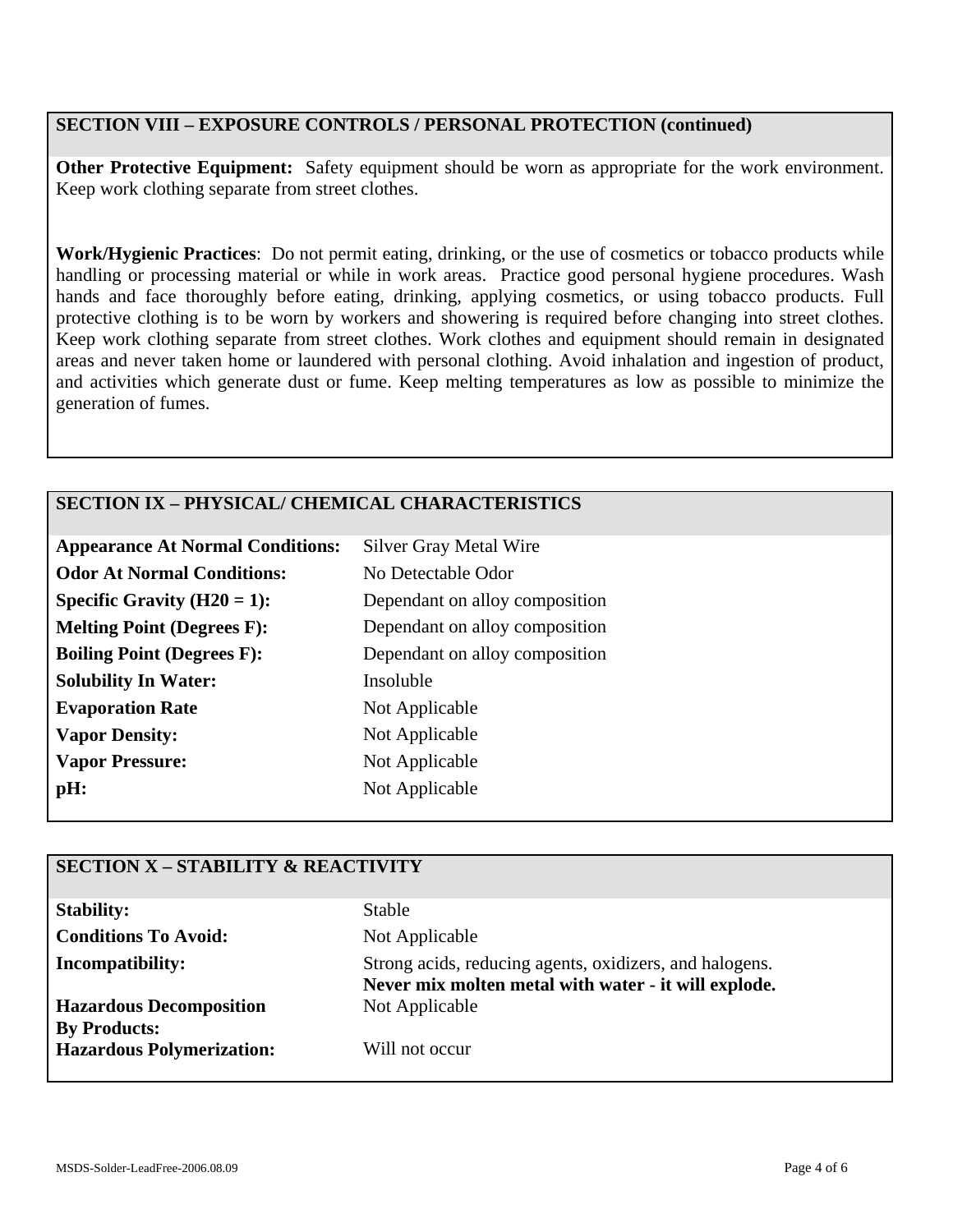#### **SECTION XI – DISPOSAL CONSIDERATIONS**

**Waste disposal methods:** May have value if recycled. Dispose of toxic substances & hazardous wastes in accordance with all federal, state and/or local disposal or discharge regulations. Under the Resource Conservation and Recovery Act (RCRA), it is the responsibility of the user of the product to determine, at the time of disposal, whether the product falls under the RCRA as a hazardous waste. This is because product uses, transformations, synthesis, mixtures, etc. may cause the resulting end-product to be classified as hazardous.

#### **SECTION XII – TRANSPORTATION INFORMATION**

**Hazard Class:** Not Applicable **UN / ID No.** Not Applicable **U.S. DOT Label (s)** Not Applicable

**U.S. DOT Shipping Name:** Not regulated by U.S. DOT as shipped

#### **SECTION XIII – REGULATORY INFORMATION**

| <b>Federal Drinking Water Standards:</b>                                                                                                                                                                                         | Tin:<br>Antimony:<br>Copper:<br>Silver: | Not Established<br>$0.006$ mg/L<br>$1.3 \text{ mg/L}$<br>Not Established |
|----------------------------------------------------------------------------------------------------------------------------------------------------------------------------------------------------------------------------------|-----------------------------------------|--------------------------------------------------------------------------|
| <b>EPRA, SARA Title III, Section 313:</b><br>For chemicals subject to reporting<br>requirements (see Section II for<br>percent by weight of each toxic<br>chemical and its associated Chemical<br>Abstract System (CAS) number). | Yes, see Title 40 CFR Part 372          |                                                                          |
| <b>CERCLA Hazardous Substances:</b><br><b>Reporting Quantity (RQ)</b>                                                                                                                                                            | Yes, see Title 40 CFR Part 302          |                                                                          |
|                                                                                                                                                                                                                                  | Tin:<br>Antimony:<br>Copper:<br>Silver: | Not Established<br>$5,000$ pounds<br>$5,000$ pounds<br>1 pound           |
| U.S. DOT:                                                                                                                                                                                                                        | See Section XII                         |                                                                          |